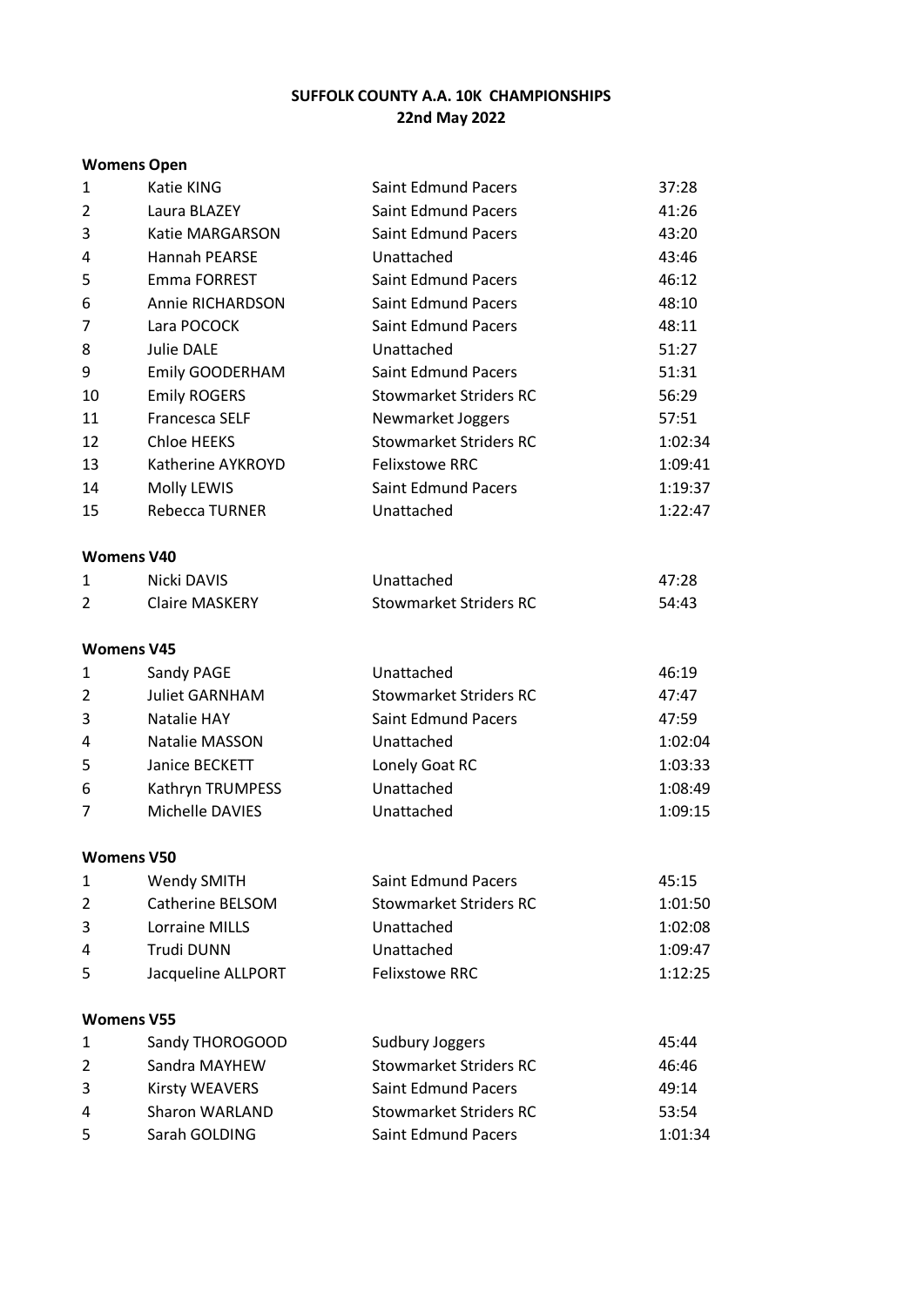|         | <b>Womens V60</b>       |                               |         |               |
|---------|-------------------------|-------------------------------|---------|---------------|
| 1       | Jenny SHEAHAN           | Eastern Masters AC            | 52:46   |               |
| 2       | Susannah ROSENBERG      | Ipswich Triathlon Club        | 1:14:07 |               |
| 3       | Soo SMART               | Unattached                    | 1:21:34 |               |
|         | <b>Womens V65</b>       |                               |         |               |
| 1       | Jenny MORGAN            | <b>Saint Edmund Pacers</b>    | 48:24   | <b>RECORD</b> |
| 2       | <b>Hazel GARRITY</b>    | <b>Bungay Black Dog RC</b>    | 51:01   |               |
|         | <b>Mens Open</b>        |                               |         |               |
| 1       | Jack NIXON              | <b>Saint Edmund Pacers</b>    | 32:58   |               |
| 2       | Sam BOREHAM             | Haverhill Running Club        | 33:48   |               |
| 3       | <b>Ben BAYLY</b>        | Unattached                    | 34:10   |               |
| 4       | <b>Scott WILLIAMS</b>   | <b>Stowmarket Striders RC</b> | 34:20   |               |
| 5       | Dan HUTCHISON           | Newmarket Joggers             | 34:47   |               |
| 6       | <b>Stuart BUCHAN</b>    | <b>Stowmarket Striders RC</b> | 36:08   |               |
| 7       | Jonathan PYE            | Newmarket Joggers             | 36:53   |               |
| 8       | Luke HEATHER            | <b>Stowmarket Striders RC</b> | 39:25   |               |
| 9       | Morgan MOORE            | <b>Stowmarket Striders RC</b> | 39:26   |               |
| 10      | Daniel STOCKS           | <b>Saint Edmund Pacers</b>    | 39:45   |               |
| 11      | <b>Oliver SCHOFIELD</b> | <b>Saint Edmund Pacers</b>    | 40:05   |               |
| 12      | Sam SADLER              | Newmarket Joggers             | 40:07   |               |
| 13      | <b>Josh SCARLETT</b>    | <b>Saint Edmund Pacers</b>    | 40:30   |               |
| 14      | <b>Neil SMITH</b>       | Framlingham Flyers            | 41:39   |               |
| 15      | Jamie FITTOCK           | <b>Saint Edmund Pacers</b>    | 42:14   |               |
| 16      | Christopher UNDERWOOD   | <b>Saint Edmund Pacers</b>    | 43:44   |               |
| 17      | <b>Rob FREIMULLER</b>   | Unattached                    | 48:44   |               |
| 18      | <b>Ian BLUETT</b>       | Unattached                    | 51:07   |               |
| 19      | Peter WOODS             | <b>Felixstowe RRC</b>         | 51:46   |               |
| 20      | <b>Aaron SELF</b>       | Newmarket Joggers             | 53:39   |               |
| Men V40 |                         |                               |         |               |
| 1       | <b>Matt STEED</b>       | Unattached                    | 39:56   |               |
| 2       | Keith WILLIAMS          | Ipswich Jaffa RC              | 43:46   |               |
| 3       | <b>Tom AYKROYD</b>      | <b>Felixstowe RRC</b>         | 44:37   |               |
| 4       | <b>Matthew FITCHETT</b> | Unattached                    | 1:02:57 |               |
| Men V45 |                         |                               |         |               |
|         | Time 1100F              |                               | າດ. າາ  |               |

| 1              | <b>Tim LARKE</b>    | <b>Stowmarket Striders RC</b> | 38:43   |
|----------------|---------------------|-------------------------------|---------|
| $\overline{2}$ | Chris MOWER         | <b>Saint Edmund Pacers</b>    | 38:51   |
| 3              | Damian ELSDON       | <b>Saint Edmund Pacers</b>    | 40:42   |
| 4              | Fraser WELSH        | Unattached                    | 41:25   |
| 5              | <b>Robin HARPER</b> | <b>Felixstowe RRC</b>         | 42:42   |
| 6              | lan ELDEN           | Haverhill Running Club        | 43:13   |
| $\overline{7}$ | <b>Trevor BUNCH</b> | Haverhill Running Club        | 45:09   |
| 8              | Peter BIRD          | <b>Saint Edmund Pacers</b>    | 45:38   |
| 9              | Daniel THOMAS       | <b>Saint Edmund Pacers</b>    | 46:45   |
| 10             | Jason HARDY         | Unattached                    | 1:11:40 |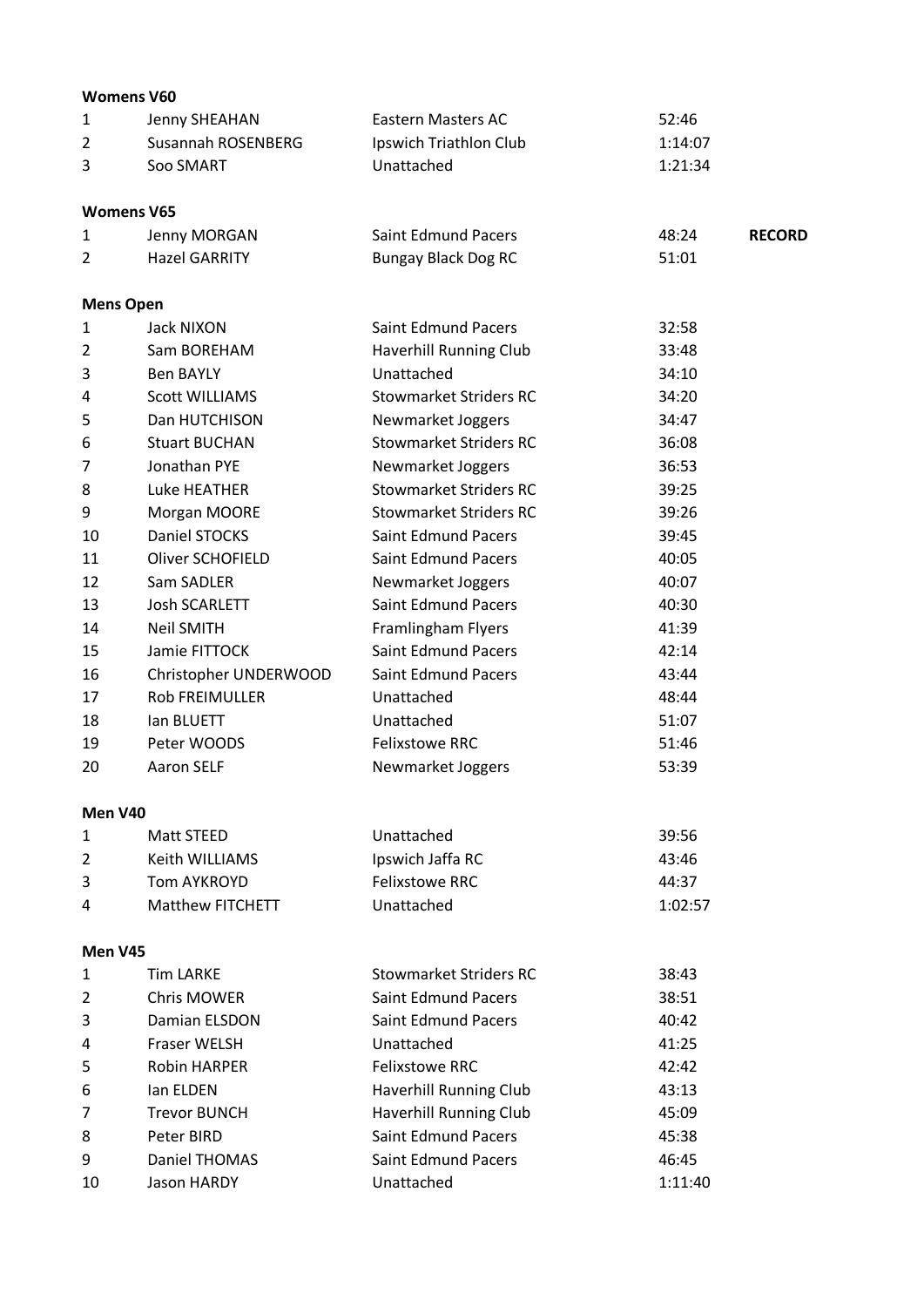#### **Men V50**

| 1              | <b>Keith TILLEY</b>  | Ipswich Jaffa RC                   | 35:52 |
|----------------|----------------------|------------------------------------|-------|
| $\overline{2}$ | <b>Neil TURNER</b>   | <b>Shaftesbury Barnet Harriers</b> | 38:15 |
| 3              | Mike GREENER         | <b>Saint Edmund Pacers</b>         | 38:48 |
| 4              | Piotr BULACZ         | Sudbury Joggers                    | 39:37 |
| 5              | <b>John THORPE</b>   | Ipswich Jaffa RC                   | 39:49 |
| 6              | Darren SHEPPARD      | Framlingham Flyers                 | 40:02 |
| $\overline{7}$ | Daniel PELLING       | Haverhill Running Club             | 45:02 |
| 8              | <b>Kerry BUCKLEY</b> | <b>Felixstowe RRC</b>              | 45:30 |
| 9              | Mark DAVIES          | <b>Saint Edmund Pacers</b>         | 47:50 |
| 10             | Andrew WRIGHT        | <b>Saint Edmund Pacers</b>         | 50:39 |
| 11             | Lee GODDARD          | <b>Stowmarket Striders RC</b>      | 50:45 |
| 12             | David DAMANT         | <b>Stowmarket Striders RC</b>      | 57:33 |

#### **Men V55**

| 1              | Mark ALLEN            | Ipswich Jaffa RC           | 36:35   | <b>RECORD</b> |
|----------------|-----------------------|----------------------------|---------|---------------|
| $\overline{2}$ | Andrew LAWS           | Ipswich Jaffa RC           | 42:13   |               |
| 3              | Dave COPLAND          | Ipswich Triathlon Club     | 42:24   |               |
| 4              | <b>Chris SERVANT</b>  | Ipswich Jaffa RC           | 44:57   |               |
| 5              | Peter WARLAND         | Stowmarket Striders RC     | 45:20   |               |
| 6              | Kevin BIRD            | <b>Saint Edmund Pacers</b> | 45:29   |               |
| 7              | <b>Stephen HATTEN</b> | <b>Saint Edmund Pacers</b> | 47:10   |               |
| 8              | <b>Richard SMITH</b>  | <b>Saint Edmund Pacers</b> | 49:28   |               |
| 9              | <b>Mark TURNER</b>    | <b>Saint Edmund Pacers</b> | 51:46   |               |
| 10             | Yusuf FIRAT           | Haverhill Running Club     | 53:18   |               |
| 11             | Richard ALLPORT       | <b>Felixstowe RRC</b>      | 54:23   |               |
| 12             | Robert REASON         | Stowmarket Striders RC     | 54:42   |               |
| 13             | <b>Barry SMITH</b>    | Thetford AC                | 55:06   |               |
| 14             | Paul HEEKS            | Stowmarket Striders RC     | 59:16   |               |
| 15             | Dermot O'RIORDAN      | Unattached                 | 1:14:04 |               |
| 16             | Peter LANG            | <b>Waveney Valley AC</b>   | 1:14:22 |               |
|                |                       |                            |         |               |

### **Men V60**

| 1              | <b>Howard BEASLEY</b> | <b>Saint Edmund Pacers</b> | 39:42   | <b>RECORD</b> |
|----------------|-----------------------|----------------------------|---------|---------------|
| $\overline{2}$ | James HEATH           | Unattached                 | 42:49   |               |
| 3              | <b>Chris STARMER</b>  | Stowmarket Striders RC     | 43:25   |               |
| 4              | Robin BELSOM          | Ipswich Jaffa RC           | 45:54   |               |
| 5              | Robert MORGAN         | <b>Saint Edmund Pacers</b> | 49:21   |               |
| 6              | Andrew WEBBER         | Stowmarket Striders RC     | 51:56   |               |
| $\overline{7}$ | David FIELD           | Stowmarket Striders RC     | 1:00:38 |               |
| 8              | <b>Adrian COLE</b>    | Stowmarket Striders RC     | 1:00:53 |               |
|                |                       |                            |         |               |
| Men V65        |                       |                            |         |               |

| Terry BACK | Ipswich Jaffa RC           | 41:06 |
|------------|----------------------------|-------|
| Steven RUE | <b>Saint Edmund Pacers</b> | 48:58 |
| Mik CARR   | Bungay Black Dog RC        | 58:54 |